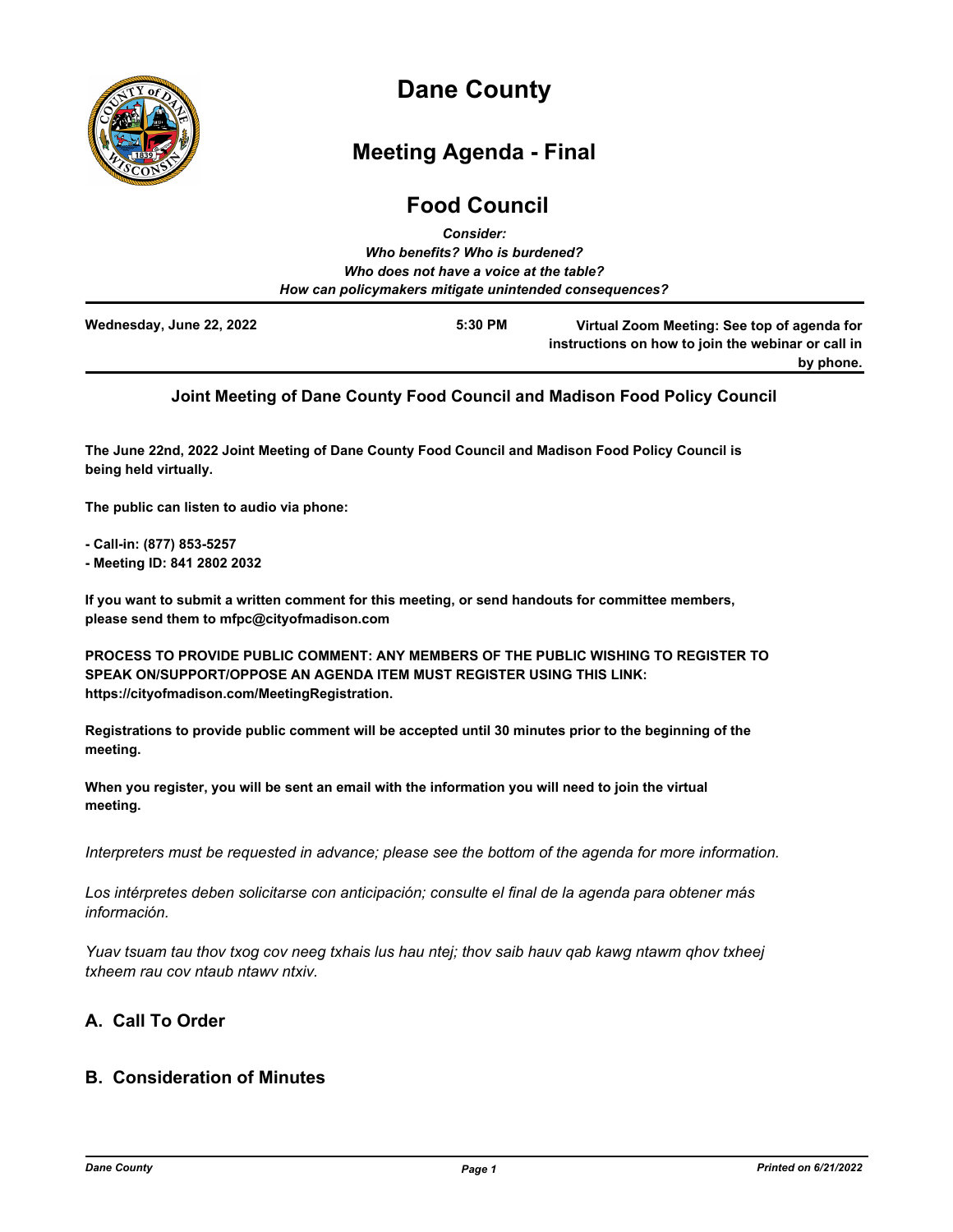[2022 MIN-056](http://dane.legistar.com/gateway.aspx?m=l&id=/matter.aspx?key=22879) 04.27.2022 MINUTES FOOD COUNCIL

*Attachments:* [2022 MIN-056](http://dane.legistar.com/gateway.aspx?M=F&ID=e8e74632-a321-4645-b615-b3e60b4be056.pdf)

[2022 MIN-123](http://dane.legistar.com/gateway.aspx?m=l&id=/matter.aspx?key=23109) 5.18.2022 MINUTES FOOD COUNCIL

*Attachments:* [2022 MIN-123](http://dane.legistar.com/gateway.aspx?M=F&ID=aa65d0ff-a4c5-497d-9978-ebc509b17baa.pdf)

#### **C. Public Comment on Items not on the Agenda**

- **D. Announcements**
- **E. Such Other Business as Allowed by Law**

#### **F. Presentation**

*Dane County Farmland Preservation Plan – Brian Standing*

#### **G. Reports to Committee**

*Work Group Reports*

- *Food Access, Relief & Economic Support*
- *Food Plan*
- *Regional Agriculture & Food Sovereignty*

*Staff Reports*

 *- City of Madison Business Development Specialist – George Reistad*

- *Public Health Madison & Dane County Nick Heckman*
- *Dane County Jess Guffey Calkins*

*Regular Business Reports*

- *Community Gardens*
- *Madison Metropolitan School District*
- *Double Dollars Program*
- *Johns Hopkins Center for a Livable Future Community of Learning Practice*

#### **H. Future Meeting Items and Dates**

### **I. Elections**

#### **J. Adjourn**